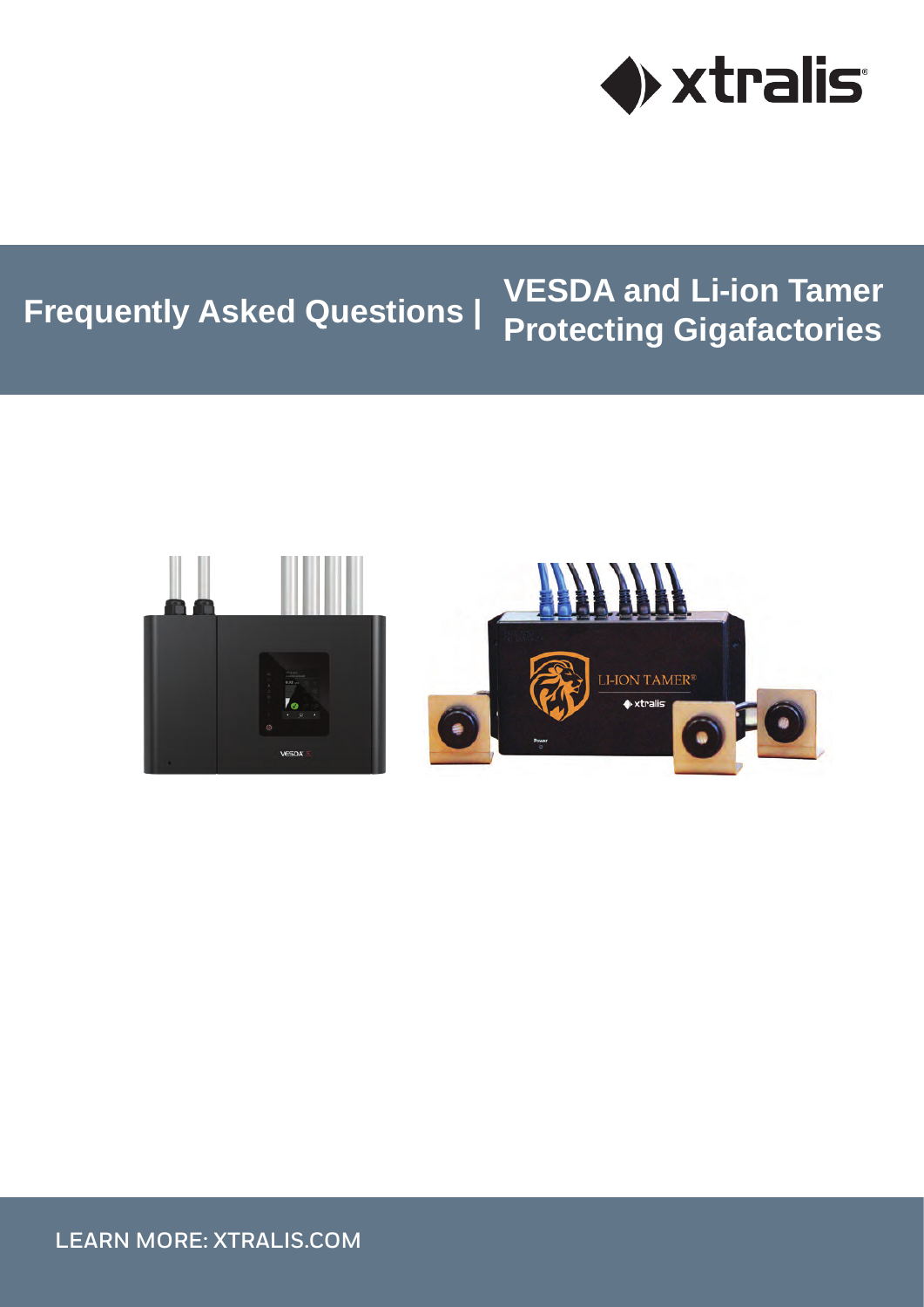# **Table of Contents**

|--|--|--|--|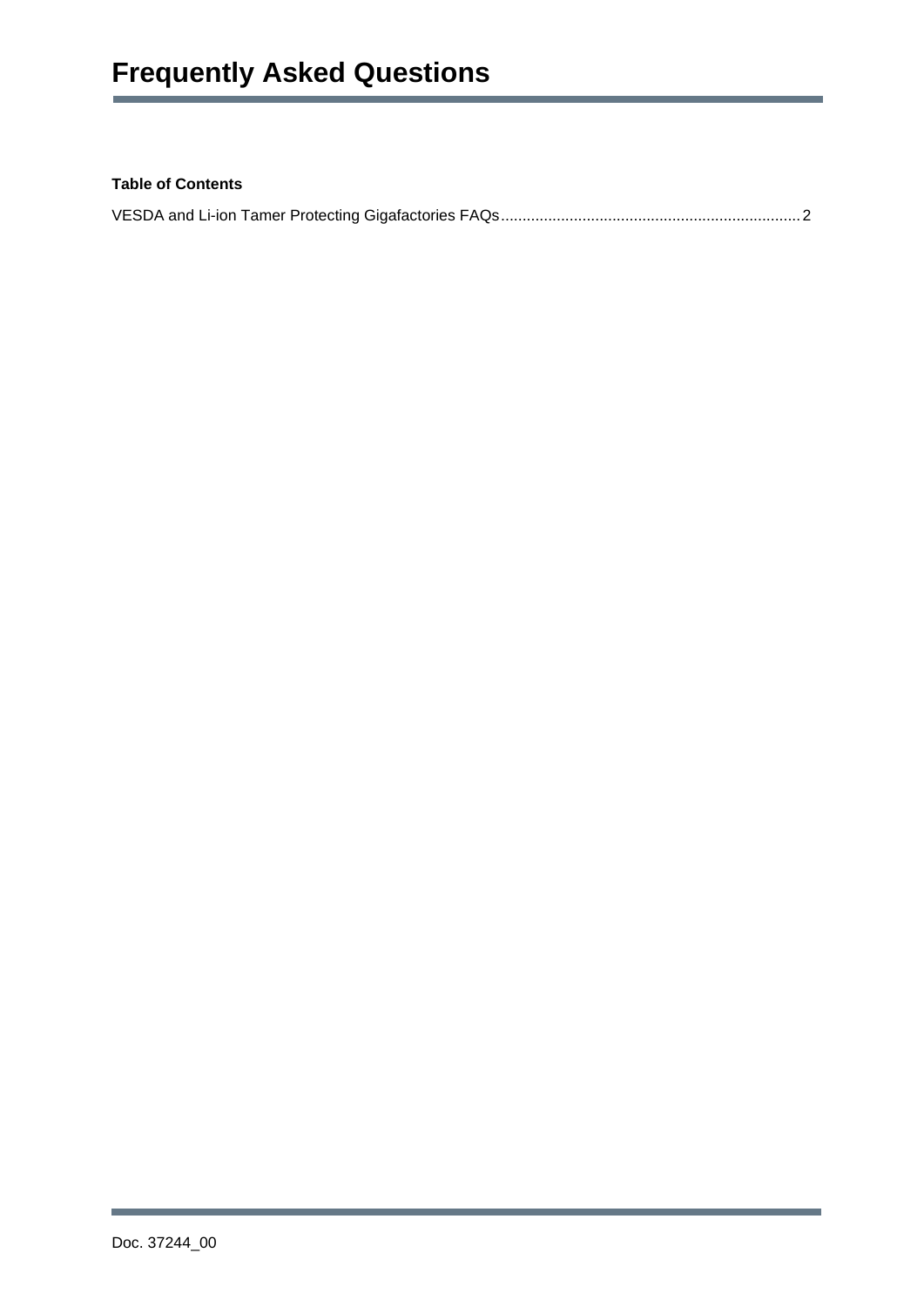# <span id="page-2-0"></span>**VESDA and Li-ion Tamer Protecting Gigafactories FAQs**

# **Q: Can VESDA and Li-ion detectors be used to detect small dust/powder particles in the air?**

A: VESDA is not designed for this purpose, but we are currently researching this topic to add environmental monitoring capabilities to upcoming models.

#### **Q: Can Li-ion Tamer detect smoke and other gases?**

A: No, Li-ion Tamer is a battery electrolyte vapour detection system, not a smoke detection system. For smoke detection, please refer to VESDA system.

### **Q: Are VESDA and Li-ion Tamer systems currently installed in Gigafactories?**

A: Yes, VESDA is currently installed in several Gigafactories and Li-ion Tamer is currently in one with many more being installed this year.

#### **Q: Regarding "third party testing", what does "pull back" mean after a cell has begun offgassing?**

A: "Pull back" means stopping the battery from reaching thermal runaway by withdrawing power.

#### **Q: Could Li-ion Tamer be used to detect a leaking cell or module in the production process? For example, if the cell or module has a minor defect.**

A: Future generations of Li-ion Tamer will have this capability, possibly as early as 2023.

#### **Q: How many Li-ion Tamer monitoring sensors would be needed for a 2000 sqm formation room or dry room in a Gigafactory?**

A: The number of necessary sensors is determined by many factors, including numbers of racks, charge stations, etc. We can offer a bespoke design service, book a call today to discuss.

#### **Q: Where can I find datasheets, technical specifications, and further information on Li-ion Tamer?**

A: All information is available online at [https://xtralis.com/product/203/li-ion-tamer-monitoring-system.](https://xtralis.com/product/203/li-ion-tamer-monitoring-system)

#### **Q: Has Li-ion Tamer been tested for use in electric car parks?**

A: Yes, it was determined that car park environments are not 'controlled' enough for current Li-ion Tamer sensing. Future generations (early 2023) will address this application.

#### **Q: Is Li-ion Tamer suitable for all lithium-ion battery chemistries?**

A: Yes, Li-ion Tamer is chemistry "agnostic" and works for all lithium cells, including Lithium Iron Phosphate (LFP) batteries.

#### **Q: Do VESDA and/or Li-ion Tamer sensors detect some powder detection, for example, a burst powder bag?**

A: No, not by design. The filtration system in VESDA is designed to filter out larger particles like dust and dirt.

#### **Q: What kind of suppression systems, if any, is Li-ion tamer usually paired with?**

A: We make no recommendations on suppression as this is not our expertise.

#### **Q: Is there a spare relay (signal) to activate suppression measures?**

A: Outputs from Li-ion Tamer (via digital or serial connections) can be configured as you see fit. Please refer to the User Manual (Doc. No. [35793\)](https://xtralis.com/file/10454).